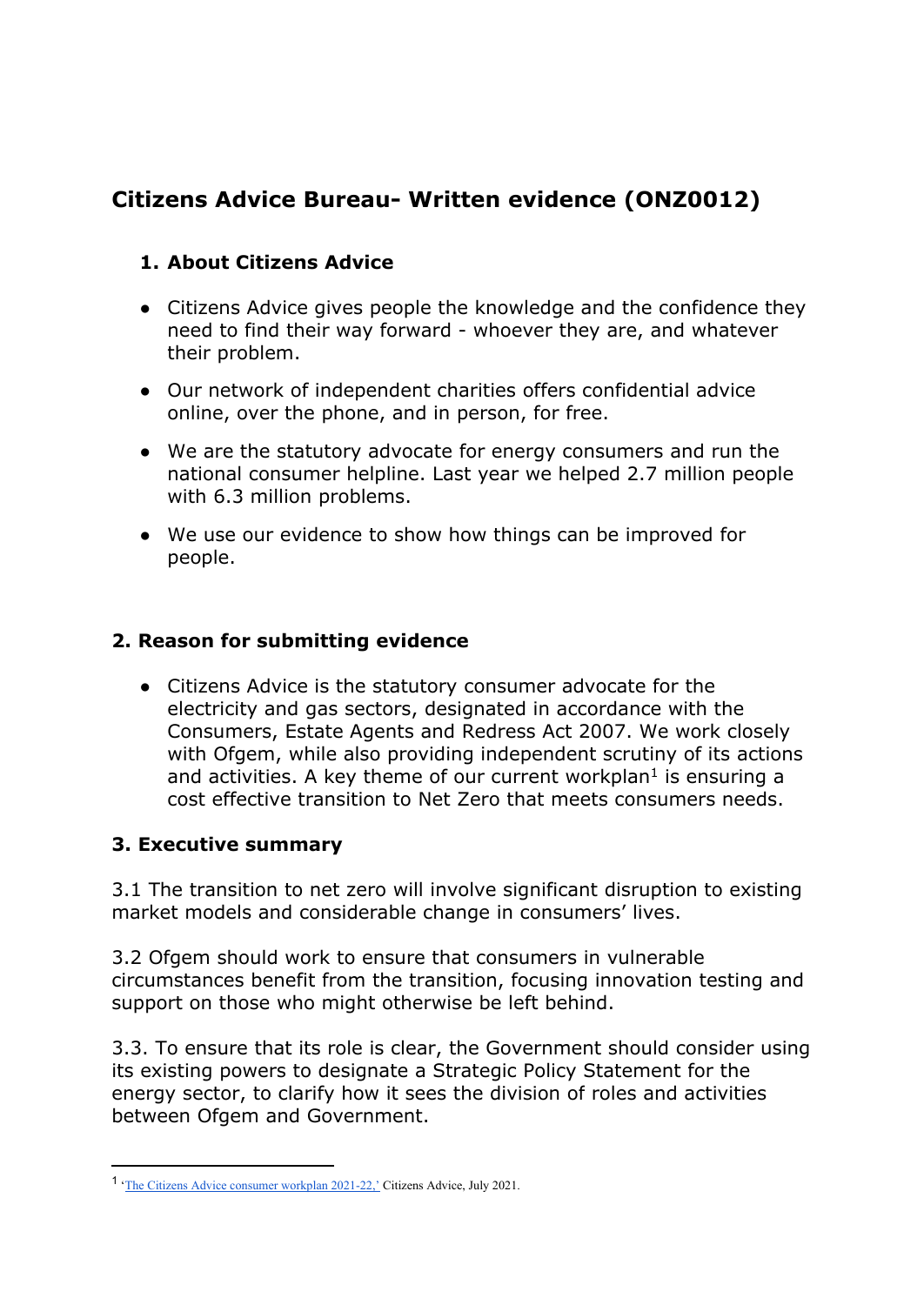3.4 The Government should also introduce a framework for regulation for heat networks and for Third Party Intermediaries, to boost consumer confidence and protection in those sectors.

# **4. Submission**

# 1. **How well does Ofgem fulfil its obligations to consumers? Does Ofgem take consumer views into account sufficiently, particularly those of vulnerable consumers**?

4.1 Ofgem takes account of consumer views in a wide range of ways, and in Citizens Advice's view has improved its understanding of consumers over time.

4.2 Ofgem conducts its own quantitative and qualitative research, and Citizens Advice regularly co-commission research with it in areas where we have a joint interest. It also draws on the insight of Citizens Advice and our research programme as the statutory consumer advocate, as well as with other charities and consumer groups, and engages with them regularly. Ofgem has trialled some policies directly, for example in relation to encouraging collective switching. It has also used some cocreation methods to develop policies with direct consumer input, for example in relation to the development of the energy price cap. In relation to networks, Ofgem has required companies to set up Consumer Engagement Groups to assess how well companies take account of views, and has also enabled direct innovation trials with consumers by networks.

4.3 All of these approaches are likely to be needed and expanded as policies are developed to meet Net Zero, and where Ofgem does not have powers to run or enable trials it should be enabled to do so. It will also be important that it builds its own data capabilities in order to ensure that it can understand market developments and deliver better consumer incomes.

4.4 Some consumers in vulnerable circumstances will need particular support in the transition to net zero, and customers in fuel poverty and on low incomes already face energy costs that they struggle to pay. These issues around affordability are primarily for government, which has proposed increases to social schemes like Warm Home Discount and the Energy Company Obligation.

4.5 Since 2019, default tariffs - those that a customer will be on if they have never switched or if the deal they switched to has expired - have been subject to a price cap. This limits how much they can be charged for each unit of electricity and gas that they use. Ofgem estimates that it saves eligible customers £75-100 per year. Customers could typically still save money by shopping around, as while the price cap is formulated to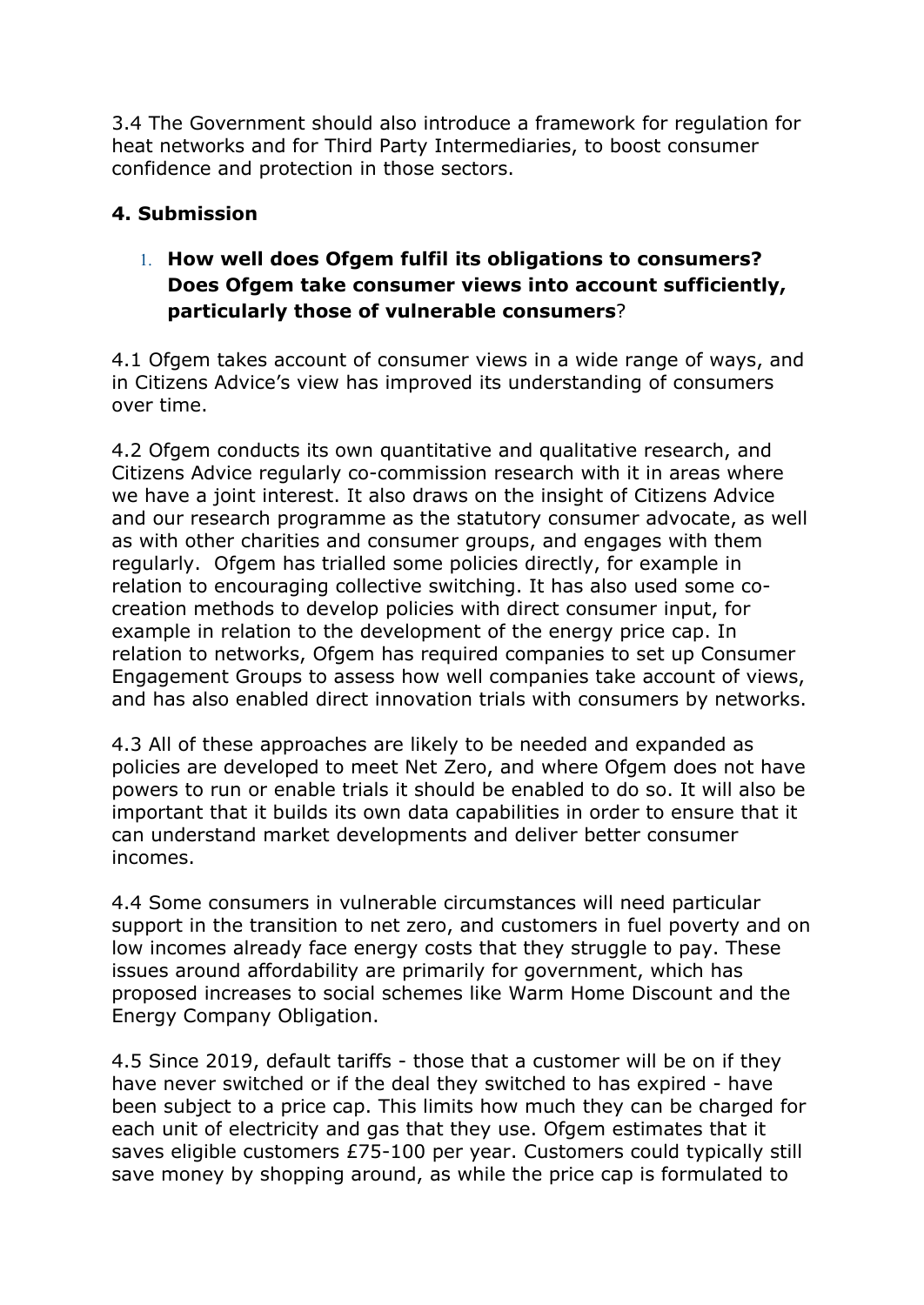reflect a fair price for electricity and gas it is not intended to be a 'Best Buy' and can always be beaten.

4.6 The price cap is time-limited by legislation, although BEIS has recently announced an intention to bring forward legislation to extend it. Citizens Advice supports that step. A former CEO of Ofgem has said that some disengaged vulnerable customers may never be able to fully participate in the market.<sup>2</sup> Given the long-standing problem of consumer disengagement in the sector, and the essential nature of energy, we think that some form of protection for consumers in vulnerable circumstances is likely to be needed even after the cap ends. This could take the form of a narrower price cap that focuses on consumers with vulnerable characteristics, a social tariff or some form of targeted support or rebate. Because either of the latter two options would involve subsidy, it is likely that they would need government intervention, or an amendment of Ofgem's powers and objectives, if they were to be taken forward.

4.7 Ofgem can more easily take action in relation to protecting people from poor practice by their supplier, or by putting in place rules that require them to be given more support. It recently strengthened its rules on debt and has put in place new protections for customers on prepayment meters to make it less likely that consumers in vulnerable circumstances will go off supply. Steps like these are vital to support people through the impacts of the pandemic, and will remain so throughout the transition to net zero to protect people who fall behind on their bills.

4.8 Ofgem can also take steps to help consumers in vulnerable circumstances benefit from new products and services, so they can benefit from the transition as much as other customers, while avoiding services that might put them at risk. It is currently consulting on how it supports innovation through support for start ups and a regulatory sandbox. We think this should be focused on supporting innovation specifically to benefit consumers in vulnerable circumstances, who may otherwise not be the target audience of innovation trials, where products can be tested safely.

4.9 Ofgem's rules already require that energy suppliers treat customers fairly, taking account of any vulnerabilities, and that all customers are only recommended products that meet their needs. Similar rules exist in financial services, but the FCA is currently consulting on strengthening these requirements such that companies have to actively deliver good outcomes for their customers, and must ensure that services meet their customers needs. This is at an early stage but Ofgem should monitor the impact of these changes, and consider whether similar changes could

<sup>2</sup> Paragraph 17, ['Pre-legislative](https://publications.parliament.uk/pa/cm201719/cmselect/cmbeis/517/517.pdf) [scrutiny](https://publications.parliament.uk/pa/cm201719/cmselect/cmbeis/517/517.pdf) [of](https://publications.parliament.uk/pa/cm201719/cmselect/cmbeis/517/517.pdf) [the](https://publications.parliament.uk/pa/cm201719/cmselect/cmbeis/517/517.pdf) [draft](https://publications.parliament.uk/pa/cm201719/cmselect/cmbeis/517/517.pdf) [Gas](https://publications.parliament.uk/pa/cm201719/cmselect/cmbeis/517/517.pdf) [and](https://publications.parliament.uk/pa/cm201719/cmselect/cmbeis/517/517.pdf) [Electricity](https://publications.parliament.uk/pa/cm201719/cmselect/cmbeis/517/517.pdf) [\(Tariff](https://publications.parliament.uk/pa/cm201719/cmselect/cmbeis/517/517.pdf) [Cap\)](https://publications.parliament.uk/pa/cm201719/cmselect/cmbeis/517/517.pdf) [Bill,'](https://publications.parliament.uk/pa/cm201719/cmselect/cmbeis/517/517.pdf) BEIS Select Committee, February 2018.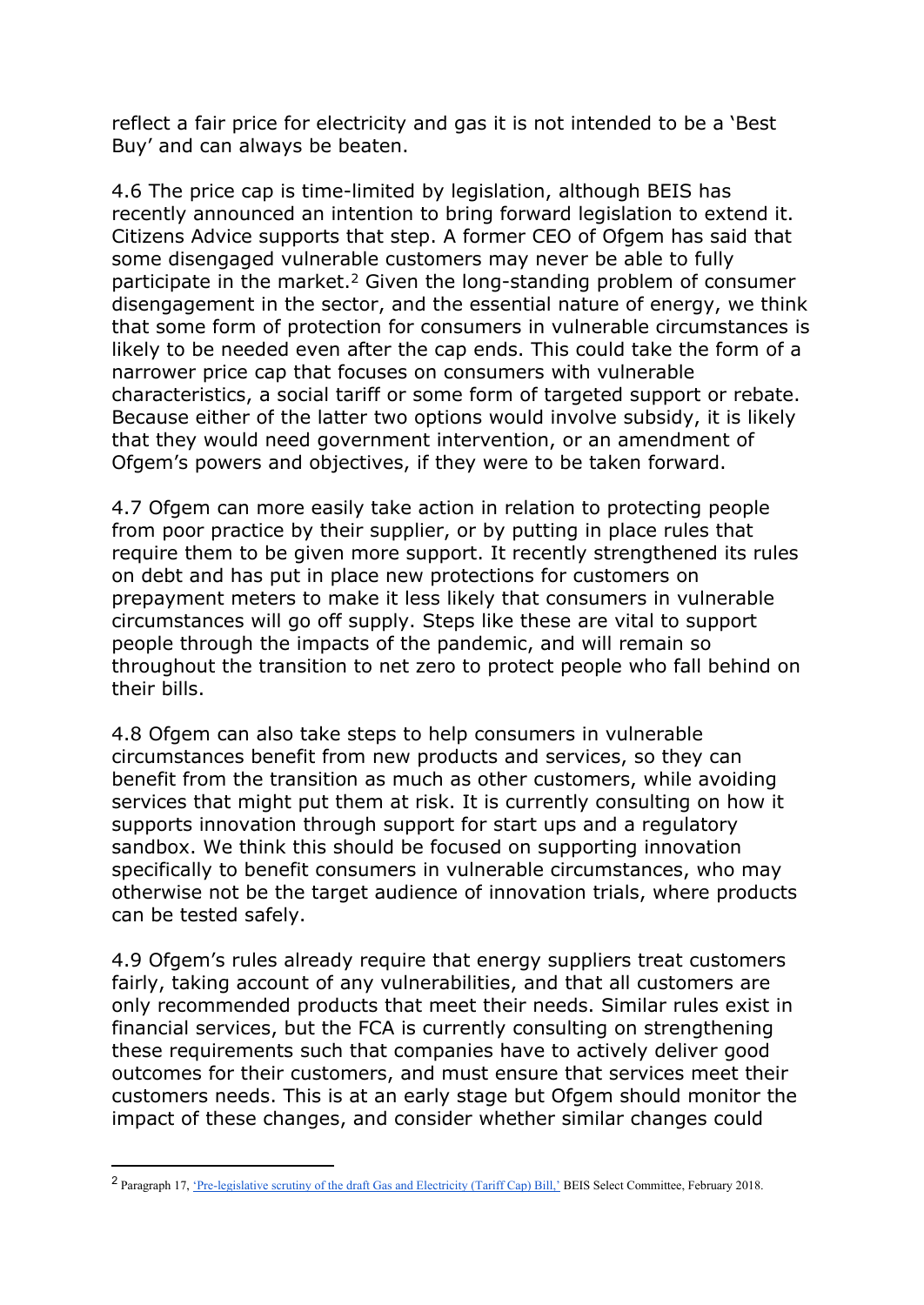ensure customers avoid being locked into energy products and services that don't meet their needs.

4.10 Ofgem decisions on reforms like network charging and half hourly settlement will impact how costs are distributed between customers, including those with more vulnerable characteristics. It is vital that there is a clear understanding of these impacts in order to decide how to proceed with changes, and to put in place appropriate mitigations. Ofgem has developed a new set of consumer archetypes to understand how people with different characteristics might be affected, which are helpful in understanding these impacts for individual policy reforms. However, it is still challenging to understand how different policies 'stack' on one another in terms of their impact on an energy bill, or more widely by decisions that are being taken across markets.

4.11 The government is due to publish a paper considering how regulators can share data to enable regulators to develop a 'whole customer view'.<sup>3</sup> Regulators, including Ofgem, have also been challenged by the National Audit Office in the past to do more to define the outcomes they seek to achieve and do post-implementation monitoring of their policy decisions.<sup>4</sup> However, impacts of these changes may be specific to when, where and how people are using energy, and so some qualitative understanding of how people may be affected, and ensuring good access to support and advice for all is also important.

4.12 Finally, an important function of the regulator is ensuring compliance with its rules and enforcement where companies fail to do so. This role has grown more challenging as the number of market participants has grown, with many new entrant suppliers poorly prepared for the market and subsequently failing. Over 20 suppliers have failed since 2018, and we estimate this has left mutualised and other costs of over £250m.<sup>5</sup> At the same time, the move towards more principles-based regulation requires more two-way communication with companies to understand compliance issues when they arise and share learnings with the sector.

4.13 To tackle these risks, Ofgem has been conducting a supplier licensing review, which has given it more powers to ensure companies pass stricter entry tests, monitor company processes and financial stability, and intervene to restrict the growth of companies with unsustainable business plans.

4.14 In future, Ofgem will also need to manage the risks posed by innovative new products and services, which may pose new consumer

<sup>&</sup>lt;sup>3</sup> ['Response](https://assets.publishing.service.gov.uk/government/uploads/system/uploads/attachment_data/file/938044/Government_Response_to_the_Regulation_Study._Strategic_Investment_and_Public_Confidence._FINAL_.pdf) [to](https://assets.publishing.service.gov.uk/government/uploads/system/uploads/attachment_data/file/938044/Government_Response_to_the_Regulation_Study._Strategic_Investment_and_Public_Confidence._FINAL_.pdf) [the](https://assets.publishing.service.gov.uk/government/uploads/system/uploads/attachment_data/file/938044/Government_Response_to_the_Regulation_Study._Strategic_Investment_and_Public_Confidence._FINAL_.pdf) [regulation](https://assets.publishing.service.gov.uk/government/uploads/system/uploads/attachment_data/file/938044/Government_Response_to_the_Regulation_Study._Strategic_Investment_and_Public_Confidence._FINAL_.pdf) [study:](https://assets.publishing.service.gov.uk/government/uploads/system/uploads/attachment_data/file/938044/Government_Response_to_the_Regulation_Study._Strategic_Investment_and_Public_Confidence._FINAL_.pdf) [strategic](https://assets.publishing.service.gov.uk/government/uploads/system/uploads/attachment_data/file/938044/Government_Response_to_the_Regulation_Study._Strategic_Investment_and_Public_Confidence._FINAL_.pdf) [investment](https://assets.publishing.service.gov.uk/government/uploads/system/uploads/attachment_data/file/938044/Government_Response_to_the_Regulation_Study._Strategic_Investment_and_Public_Confidence._FINAL_.pdf) [and](https://assets.publishing.service.gov.uk/government/uploads/system/uploads/attachment_data/file/938044/Government_Response_to_the_Regulation_Study._Strategic_Investment_and_Public_Confidence._FINAL_.pdf) [public](https://assets.publishing.service.gov.uk/government/uploads/system/uploads/attachment_data/file/938044/Government_Response_to_the_Regulation_Study._Strategic_Investment_and_Public_Confidence._FINAL_.pdf) [confidence,'](https://assets.publishing.service.gov.uk/government/uploads/system/uploads/attachment_data/file/938044/Government_Response_to_the_Regulation_Study._Strategic_Investment_and_Public_Confidence._FINAL_.pdf) Treasury, November 2020.

<sup>&</sup>lt;sup>4</sup> ['Regulating](https://www.nao.org.uk/report/regulating-to-protect-consumers-utilities-communications-and-financial-services-markets/) [to](https://www.nao.org.uk/report/regulating-to-protect-consumers-utilities-communications-and-financial-services-markets/) [protect](https://www.nao.org.uk/report/regulating-to-protect-consumers-utilities-communications-and-financial-services-markets/) [consumers:](https://www.nao.org.uk/report/regulating-to-protect-consumers-utilities-communications-and-financial-services-markets/) [utilities,](https://www.nao.org.uk/report/regulating-to-protect-consumers-utilities-communications-and-financial-services-markets/) [communications](https://www.nao.org.uk/report/regulating-to-protect-consumers-utilities-communications-and-financial-services-markets/) [and](https://www.nao.org.uk/report/regulating-to-protect-consumers-utilities-communications-and-financial-services-markets/) [financial](https://www.nao.org.uk/report/regulating-to-protect-consumers-utilities-communications-and-financial-services-markets/) [services](https://www.nao.org.uk/report/regulating-to-protect-consumers-utilities-communications-and-financial-services-markets/) [markets,'](https://www.nao.org.uk/report/regulating-to-protect-consumers-utilities-communications-and-financial-services-markets/) March 2019.

<sup>5</sup> [Picking](https://www.citizensadvice.org.uk/about-us/our-work/policy/policy-research-topics/energy-policy-research-and-consultation-responses/energy-policy-research/picking-up-the-pieces-updated-analysis/) [up](https://www.citizensadvice.org.uk/about-us/our-work/policy/policy-research-topics/energy-policy-research-and-consultation-responses/energy-policy-research/picking-up-the-pieces-updated-analysis/) [the](https://www.citizensadvice.org.uk/about-us/our-work/policy/policy-research-topics/energy-policy-research-and-consultation-responses/energy-policy-research/picking-up-the-pieces-updated-analysis/) [pieces](https://www.citizensadvice.org.uk/about-us/our-work/policy/policy-research-topics/energy-policy-research-and-consultation-responses/energy-policy-research/picking-up-the-pieces-updated-analysis/) [-](https://www.citizensadvice.org.uk/about-us/our-work/policy/policy-research-topics/energy-policy-research-and-consultation-responses/energy-policy-research/picking-up-the-pieces-updated-analysis/) [updated](https://www.citizensadvice.org.uk/about-us/our-work/policy/policy-research-topics/energy-policy-research-and-consultation-responses/energy-policy-research/picking-up-the-pieces-updated-analysis/) [analysis](https://www.citizensadvice.org.uk/about-us/our-work/policy/policy-research-topics/energy-policy-research-and-consultation-responses/energy-policy-research/picking-up-the-pieces-updated-analysis/), Citizens Advice, December 2019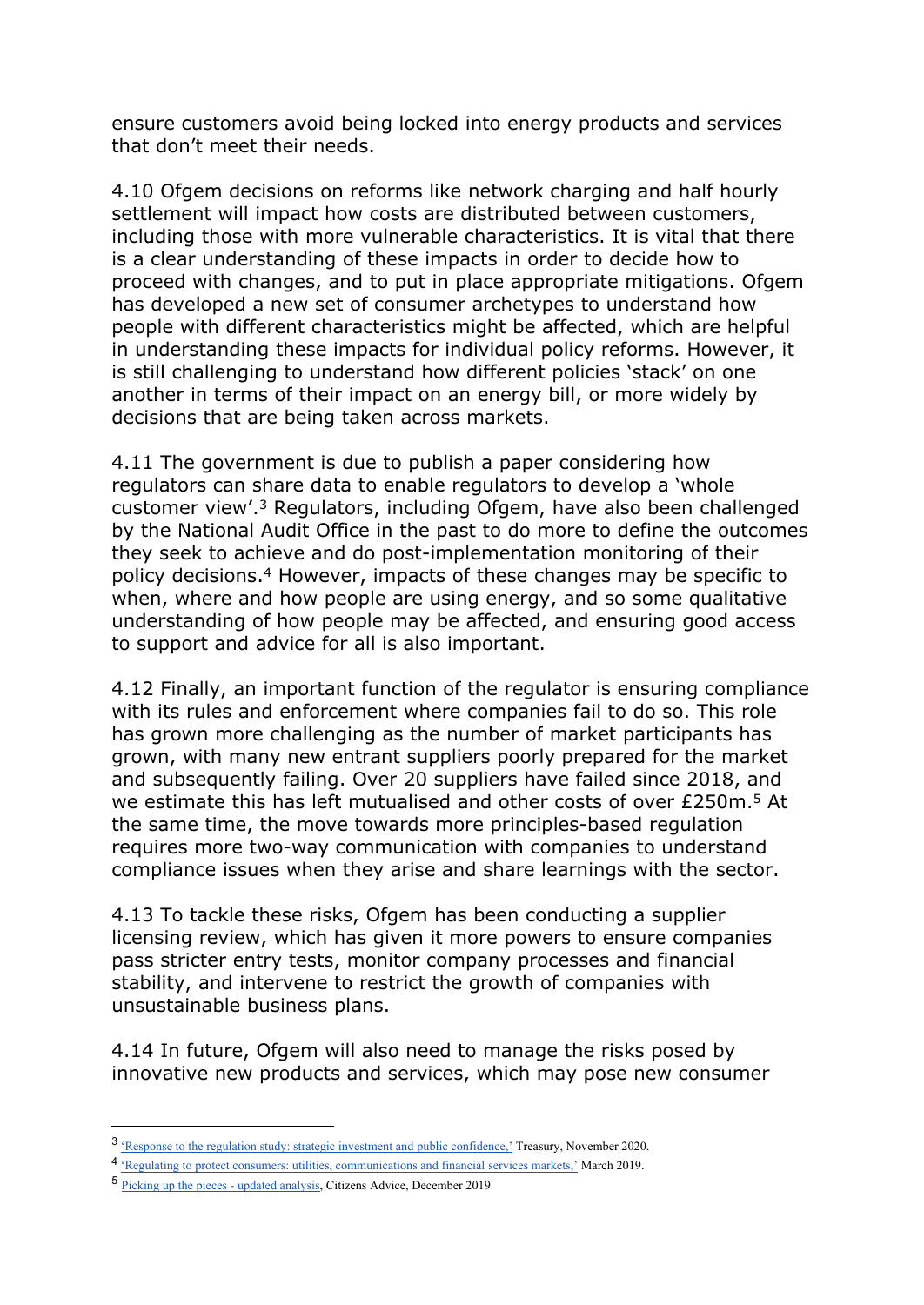risks and overlap different regulatory boundaries, as well as overseeing new markets if it takes on functions related to heat networks and TPIs.

4.15 In order to do this work effectively and maintain a credible deterrent, Ofgem needs to properly resource its compliance and enforcement functions, and use them effectively. In the recent past we've been concerned that its work in these areas has been too slow to tackle issues and taken too long to complete (with some cases taking up to 4 years), not been transparent enough, and not prioritised compliance with some areas of the rulebook with high consumer detriment, including to customers in vulnerable circumstances.<sup>6</sup>

#### 2. **What role should Ofgem play in the transition to net zero? What changes, if any, should be made to its remit, responsibilities and resources?**

4.16 Ofgem has a crucial role to play in the transition to net zero. Beyond the decarbonisation of power itself, the sector will be needed to provide a platform for the decarbonisation of transport and heat. The decisions Ofgem makes have the potential to significantly help - or if made badly, impede - our transition to net zero, and to impact on the costs of that transition.

4.17 Ofgem already has some duties in relation to tackling climate change. For example, its principal objective to protect the interests of existing and future consumers is defined as including the interests of those consumers taken as a whole, including their interests in the reduction of greenhouse gases. In performing its duties, it is also obligated to have regard to their impact on the achievement on sustainable development.

4.18 In addition, the Energy Act 2013 provided powers for the Secretary of State to designate a Strategic Policy Statement (SPS) in which (s)he would set out the Government's strategic priorities and other main considerations of its energy policy, the policy outcomes to be achieved as a result of the implementation of that policy, and the roles and responsibilities of those who are involved in implementation of that policy. The Act imposed new duties on Ofgem to have regard to the strategic priorities when carrying out its regulatory functions and to carry out those functions in the way it considers is best calculated to further the delivery of the specified policy outcomes. Despite these powers existing, a

<sup>6</sup> [Citizens](https://www.citizensadvice.org.uk/about-us/our-work/policy/policy-research-topics/energy-policy-research-and-consultation-responses/energy-consultation-responses/citizens-advice-response-to-consultation-on-ofgems-enforcement-guidelines-and-sectoral-penalty-statement/) [Advice](https://www.citizensadvice.org.uk/about-us/our-work/policy/policy-research-topics/energy-policy-research-and-consultation-responses/energy-consultation-responses/citizens-advice-response-to-consultation-on-ofgems-enforcement-guidelines-and-sectoral-penalty-statement/) [response](https://www.citizensadvice.org.uk/about-us/our-work/policy/policy-research-topics/energy-policy-research-and-consultation-responses/energy-consultation-responses/citizens-advice-response-to-consultation-on-ofgems-enforcement-guidelines-and-sectoral-penalty-statement/) [to](https://www.citizensadvice.org.uk/about-us/our-work/policy/policy-research-topics/energy-policy-research-and-consultation-responses/energy-consultation-responses/citizens-advice-response-to-consultation-on-ofgems-enforcement-guidelines-and-sectoral-penalty-statement/) [consultation](https://www.citizensadvice.org.uk/about-us/our-work/policy/policy-research-topics/energy-policy-research-and-consultation-responses/energy-consultation-responses/citizens-advice-response-to-consultation-on-ofgems-enforcement-guidelines-and-sectoral-penalty-statement/) [on](https://www.citizensadvice.org.uk/about-us/our-work/policy/policy-research-topics/energy-policy-research-and-consultation-responses/energy-consultation-responses/citizens-advice-response-to-consultation-on-ofgems-enforcement-guidelines-and-sectoral-penalty-statement/) [Ofgem's](https://www.citizensadvice.org.uk/about-us/our-work/policy/policy-research-topics/energy-policy-research-and-consultation-responses/energy-consultation-responses/citizens-advice-response-to-consultation-on-ofgems-enforcement-guidelines-and-sectoral-penalty-statement/) [Enforcement](https://www.citizensadvice.org.uk/about-us/our-work/policy/policy-research-topics/energy-policy-research-and-consultation-responses/energy-consultation-responses/citizens-advice-response-to-consultation-on-ofgems-enforcement-guidelines-and-sectoral-penalty-statement/) [Guidelines](https://www.citizensadvice.org.uk/about-us/our-work/policy/policy-research-topics/energy-policy-research-and-consultation-responses/energy-consultation-responses/citizens-advice-response-to-consultation-on-ofgems-enforcement-guidelines-and-sectoral-penalty-statement/) [and](https://www.citizensadvice.org.uk/about-us/our-work/policy/policy-research-topics/energy-policy-research-and-consultation-responses/energy-consultation-responses/citizens-advice-response-to-consultation-on-ofgems-enforcement-guidelines-and-sectoral-penalty-statement/) [Sectoral](https://www.citizensadvice.org.uk/about-us/our-work/policy/policy-research-topics/energy-policy-research-and-consultation-responses/energy-consultation-responses/citizens-advice-response-to-consultation-on-ofgems-enforcement-guidelines-and-sectoral-penalty-statement/) [Penalty](https://www.citizensadvice.org.uk/about-us/our-work/policy/policy-research-topics/energy-policy-research-and-consultation-responses/energy-consultation-responses/citizens-advice-response-to-consultation-on-ofgems-enforcement-guidelines-and-sectoral-penalty-statement/) [Statement,](https://www.citizensadvice.org.uk/about-us/our-work/policy/policy-research-topics/energy-policy-research-and-consultation-responses/energy-consultation-responses/citizens-advice-response-to-consultation-on-ofgems-enforcement-guidelines-and-sectoral-penalty-statement/) August 2020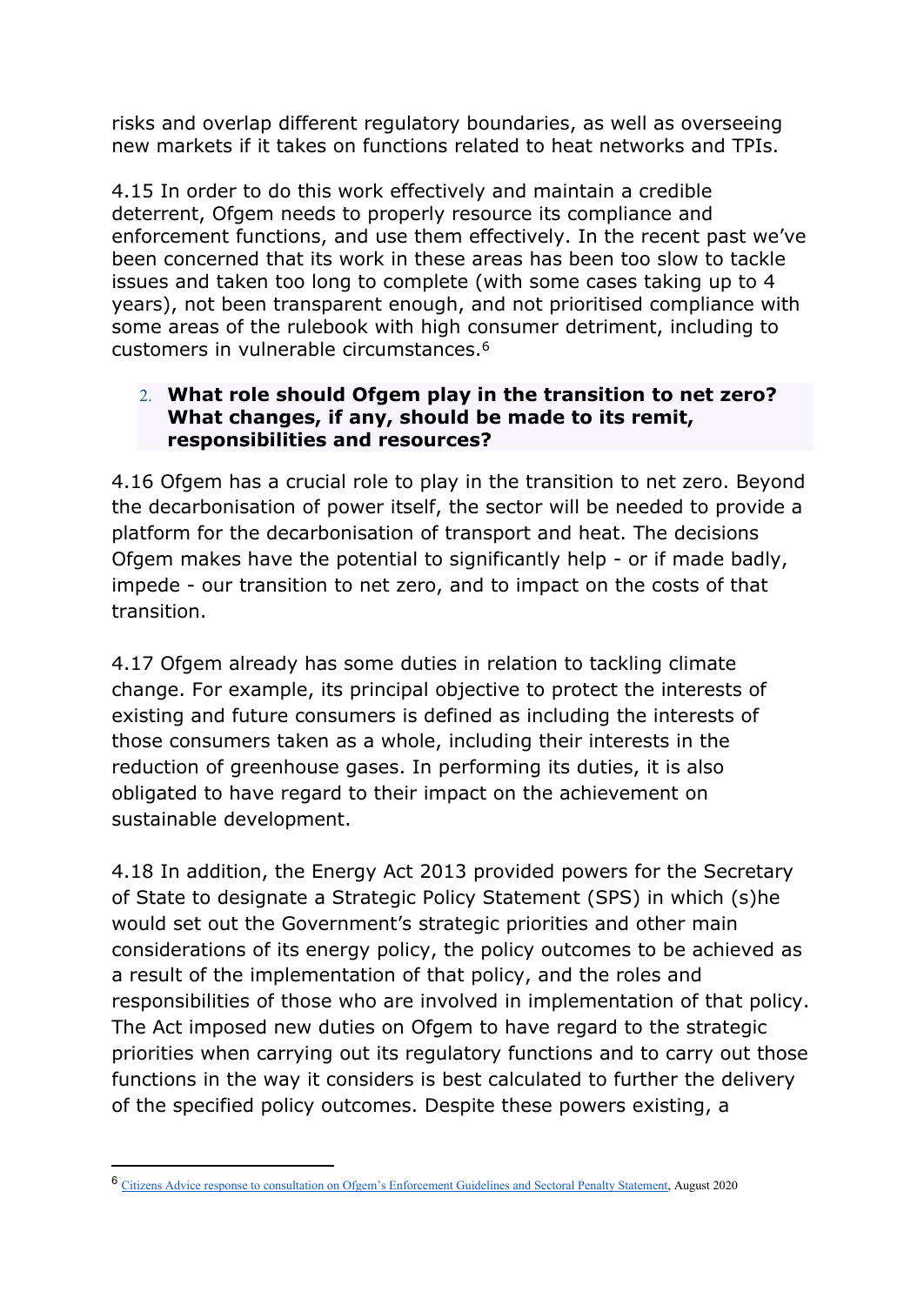Strategy and Policy Statement has yet to be put in place for energy and Ofgem.

4.19 It has been suggested that giving Ofgem a clearer statutory obligation to deliver net zero would be helpful in focusing its work on that aim. We are open-minded on this. We recognise that the weight of calls for this change suggests that there may be significant belief that greater clarity on that point may unlock investment, and help Ofgem to take a wider view of the impact of its decisions. At the same time, we are mindful that as a single sector regulator it may be very difficult for Ofgem to take a holistic view of its role in other parts of the economy. Given the various possible pathways to net zero, it may be that the introduction of a net zero duty does not result in greater clarity on its role (i.e. that dispute will remain on what such a duty commits it to in practice).

4.20 The introduction of an SPS could provide a means for the government to provide Ofgem with greater guidance on how it sees its role and how it should be acting on climate change.

## 3. **Is Ofgem's current system of price controls appropriate? Does it provide sufficient incentives to invest in the context of the transition to net zero?**

4.21 We believe the incentives provided by Ofgem's current system of price controls are more than sufficient to invest. This is clearly demonstrated by the price National Grid was willing to pay to acquire Western Power Distribution recently - a premium of 60% on top of the Regulatory Asset Value ('RAV'). SSE has just sold its minority stake in SGN for a premium of over 30% on top of its RAV.

4.22 The greater issue is that rewards for investing are too high. A wide consensus has developed that network companies have been able to make returns that are higher than necessary. The National Audit Office, UK Regulators Network, sector regulators, consumer advocates and energy retailers all appear to broadly agree that consumers have been overpaying for low-risk utility services. Typifying this view is the National Audit Office's observation that, 'Under Ofgem's current regulatory framework, electricity network companies have provided a good service, but it has cost consumers more than it should have.'<sup>7</sup>

4.23 We explored these issues of overpayment of networks over a number of years in a range of reports.<sup>8</sup> We found that regulators have

<sup>&</sup>lt;sup>7</sup> ['Electricity](https://www.nao.org.uk/report/electricity-networks/) [networks,'](https://www.nao.org.uk/report/electricity-networks/) NAO, January 2020.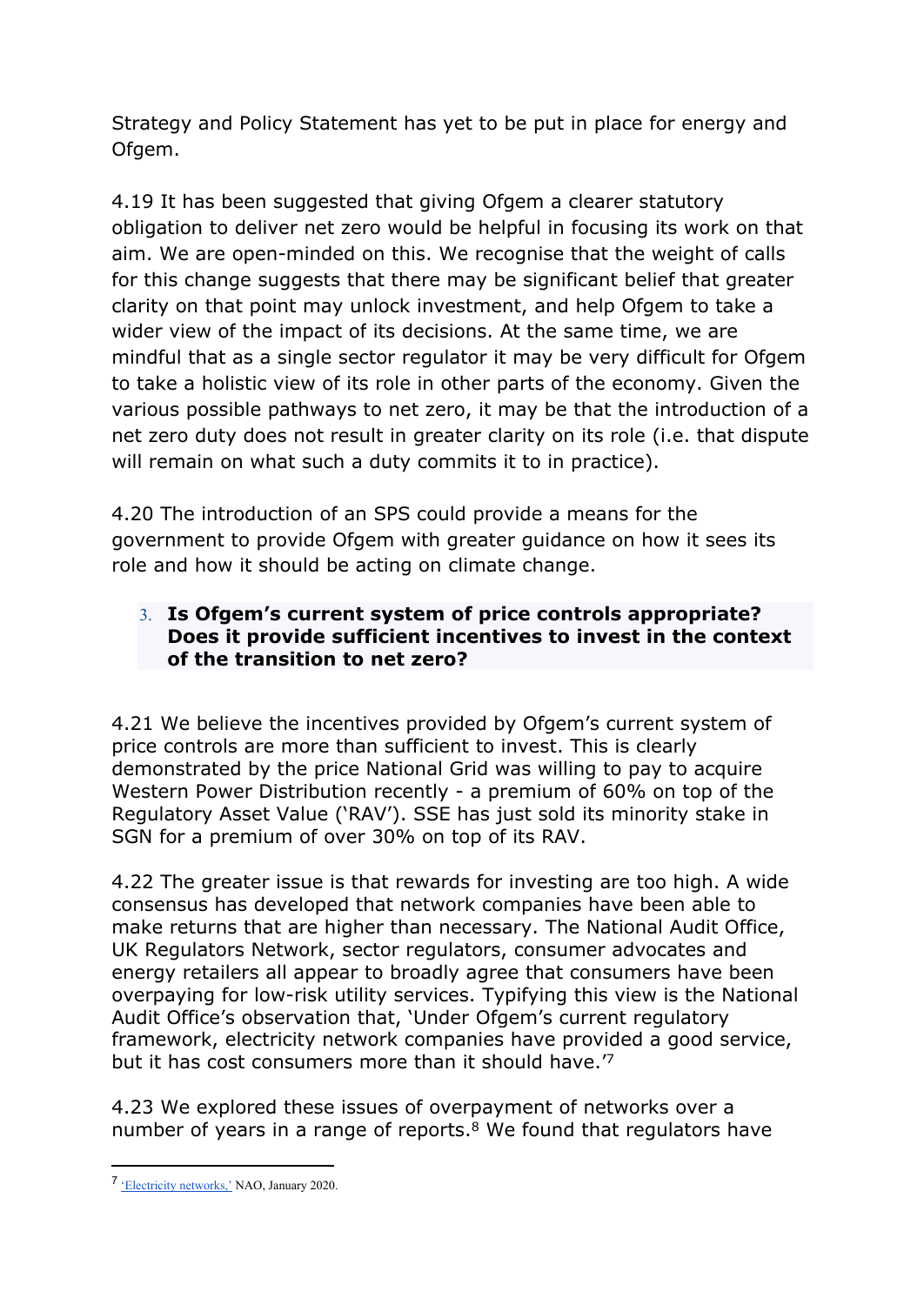consistently over-estimated the cost of borrowing and investment to network utilities. The costs of borrowing money and return needed for investment have been lower than they thought they would be.

4.24 If this perception of overpayment is not successfully addressed, we believe that the legitimacy of price controls may be challenged. This, in turn, risks the consumer trust and positive engagement required to deliver net zero.

4.25 The CMA has provisionally confirmed a lower cost of capital from the latest round of price control settlement, which is under appeal. Overall this is good news, but the appeals process requires reform. Current arrangements allow network companies to 'cherry-pick' the issues to be reviewed by the CMA, meaning the overall settlement is likely to be skewed in the favour of network companies. Learnings and best practice across regulated sectors should be identified and applied in energy.

4.26 Uncertainty, especially with regards to investment required to accommodate the electrification of heat and transport, creates challenges for the next electricity distribution price control, RIIO-ED2, which starts in April 2023. We welcome Ofgem's commitment to using flexibility technologies to reduce the expenditure required for network upgrades. Nevertheless, Ofgem will need to design mechanisms that allow the price control to adjust to changing demands.

#### 4. **Is Ofgem's relationship to Government and Parliament appropriate? Are there issues related to the split of responsibilities, transparency or accountability**

4.27 Ofgem has no tax-and-spend powers, which is appropriate given that it is an unelected body, but limits its ability to support consumers in vulnerable circumstances. For example, when it comes to helping consumers reduce their energy bills it has significant control over policies to help them switch energy supplier or tariff, but very little control over improving energy efficiency or building fabric.

4.28 It may also be uncomfortable or slow to act where interventions are seen as controversial or legally fraught. An example of this is the introduction of the energy price cap, where some stakeholders were of the view that Ofgem could have implemented this remedy without legislation, but it was reluctant to do so citing a concern that it would result in legal challenges.

4.29 In its pre-legislative scrutiny of the draft Domestic Gas and Electricity (Tariff Cap) Act, the BEIS select committee noted that 'The

<sup>8</sup> ['Many](https://www.citizensadvice.org.uk/cymraeg/amdanom-ni/our-work/policy/policy-research-topics/consumer-policy-research/consumer-policy-research/many-happy-returns/) [happy](https://www.citizensadvice.org.uk/cymraeg/amdanom-ni/our-work/policy/policy-research-topics/consumer-policy-research/consumer-policy-research/many-happy-returns/) [returns,'](https://www.citizensadvice.org.uk/cymraeg/amdanom-ni/our-work/policy/policy-research-topics/consumer-policy-research/consumer-policy-research/many-happy-returns/) May 2015. ['Energy](https://www.citizensadvice.org.uk/about-us/our-work/policy/policy-research-topics/energy-policy-research-and-consultation-responses/energy-policy-research/energy-consumers-missing-billions/) [consumers'](https://www.citizensadvice.org.uk/about-us/our-work/policy/policy-research-topics/energy-policy-research-and-consultation-responses/energy-policy-research/energy-consumers-missing-billions/) [missing](https://www.citizensadvice.org.uk/about-us/our-work/policy/policy-research-topics/energy-policy-research-and-consultation-responses/energy-policy-research/energy-consumers-missing-billions/) [billions,'](https://www.citizensadvice.org.uk/about-us/our-work/policy/policy-research-topics/energy-policy-research-and-consultation-responses/energy-policy-research/energy-consumers-missing-billions/) July 2017. ['Monopoly](https://www.citizensadvice.org.uk/about-us/our-work/policy/policy-research-topics/consumer-policy-research/consumer-policy-research/monopoly-money-how-consumers-overpaid-by-billions/) [money,'](https://www.citizensadvice.org.uk/about-us/our-work/policy/policy-research-topics/consumer-policy-research/consumer-policy-research/monopoly-money-how-consumers-overpaid-by-billions/) May 2019.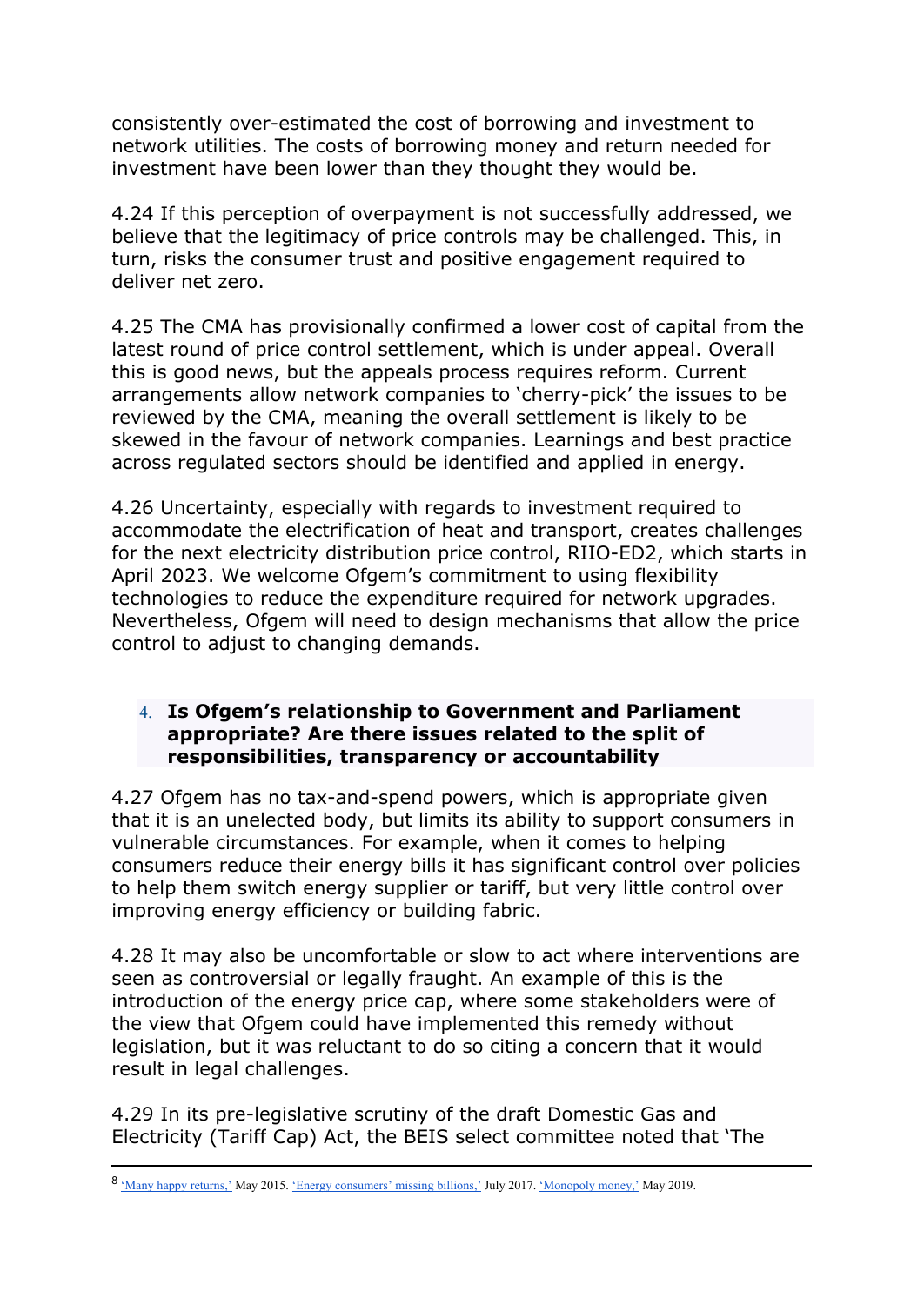Secretary of State was clear that this Bill could have been avoided and customers could have received help more quickly if Ofgem had made use of its existing powers[...] We were unconvinced by Ofgem's argument that primary legislation was required for them to set a market-wide cap. We concur with the Secretary of State that legal challenges can be won and should not be a deterrent from implementing policies that are in line with the regulator's statutory duties to protect the interests of consumers.'<sup>9</sup>

4.30 Given the much higher barriers to passing new legislation compared to altering energy licences, it will be important that Ofgem is quick to act, and culturally willing to take difficult decisions rather than deferring them to Parliament, as we transition to net zero.

4.31 Ofgem's remit is narrower than the range of actors that are expected to take part in the net zero transition. We think it should be extended to heat networks and to third-party intermediaries ('TPIs') given their significant current and expanding future role in the market.<sup>10</sup>

4.32 Our research shows that heat suppliers are not meeting some basic requirements to protect or support consumers on heat networks.<sup>11</sup> Ofgem should regulate heat networks. In the interim, it should look to help support better consumer outcomes through working with BEIS, the Heat Trust, the Energy Ombudsman and Citizens Advice.

4.33 Third Party Intermediaries (TPIs) play a key role in energy, acting to simplify a complex market and increase engagement. They range from helping consumers choose an energy supplier to making decisions on a consumer's behalf, like selecting their supplier for them. In future, aggregators (a form of TPI) may also directly control some energy usage, in response to price signals. Despite this important role, there is no direct regulatory oversight of TPIs, and consumers can struggle to resolve problems when they arise. We see cases where TPIs are not transparent about their service, where consumers are switched to inappropriate products and where they miss out on protections, with very little recourse.

4.34 We expect TPIs to become more prevalent in the coming years, playing an increasingly sophisticated role in delivering a net zero energy system. Poor practice by some will undermine consumer trust, while a lack of regulation may allow energy suppliers to lock innovative TPIs out of the market. The next government energy bill should bring forward a proportionate and flexible regulatory approach for TPIs. This would enable positive innovation for consumers, alongside support and access to

<sup>&</sup>lt;sup>9</sup> Pre-legislative [scrutiny](https://publications.parliament.uk/pa/cm201719/cmselect/cmbeis/517/517.pdf) [of](https://publications.parliament.uk/pa/cm201719/cmselect/cmbeis/517/517.pdf) [the](https://publications.parliament.uk/pa/cm201719/cmselect/cmbeis/517/517.pdf) [draft](https://publications.parliament.uk/pa/cm201719/cmselect/cmbeis/517/517.pdf) [Gas](https://publications.parliament.uk/pa/cm201719/cmselect/cmbeis/517/517.pdf) [and](https://publications.parliament.uk/pa/cm201719/cmselect/cmbeis/517/517.pdf) [Electricity](https://publications.parliament.uk/pa/cm201719/cmselect/cmbeis/517/517.pdf) [\(Tariff](https://publications.parliament.uk/pa/cm201719/cmselect/cmbeis/517/517.pdf) [Cap\)](https://publications.parliament.uk/pa/cm201719/cmselect/cmbeis/517/517.pdf) [Bill,'](https://publications.parliament.uk/pa/cm201719/cmselect/cmbeis/517/517.pdf) BEIS Select Committee, February 2018.

<sup>10</sup> ['Stuck](https://www.citizensadvice.org.uk/about-us/our-work/policy/policy-research-topics/energy-policy-research-and-consultation-responses/energy-policy-research/stuck-in-the-middle/) [in](https://www.citizensadvice.org.uk/about-us/our-work/policy/policy-research-topics/energy-policy-research-and-consultation-responses/energy-policy-research/stuck-in-the-middle/) [the](https://www.citizensadvice.org.uk/about-us/our-work/policy/policy-research-topics/energy-policy-research-and-consultation-responses/energy-policy-research/stuck-in-the-middle/) [middle'](https://www.citizensadvice.org.uk/about-us/our-work/policy/policy-research-topics/energy-policy-research-and-consultation-responses/energy-policy-research/stuck-in-the-middle/) Citizens Advice, March 2020

<sup>11</sup> ['Bringing](https://www.citizensadvice.org.uk/Global/CitizensAdvice/Energy/Bringing%20heat%20networks%20up%20to%20standard%20-%20How%20heat%20networks%20can%20start%20delivering%20better%20customer%20service%20outcomes%20(1).pdf) [heat](https://www.citizensadvice.org.uk/Global/CitizensAdvice/Energy/Bringing%20heat%20networks%20up%20to%20standard%20-%20How%20heat%20networks%20can%20start%20delivering%20better%20customer%20service%20outcomes%20(1).pdf) [networks](https://www.citizensadvice.org.uk/Global/CitizensAdvice/Energy/Bringing%20heat%20networks%20up%20to%20standard%20-%20How%20heat%20networks%20can%20start%20delivering%20better%20customer%20service%20outcomes%20(1).pdf) [up](https://www.citizensadvice.org.uk/Global/CitizensAdvice/Energy/Bringing%20heat%20networks%20up%20to%20standard%20-%20How%20heat%20networks%20can%20start%20delivering%20better%20customer%20service%20outcomes%20(1).pdf) [to](https://www.citizensadvice.org.uk/Global/CitizensAdvice/Energy/Bringing%20heat%20networks%20up%20to%20standard%20-%20How%20heat%20networks%20can%20start%20delivering%20better%20customer%20service%20outcomes%20(1).pdf) [standard,'](https://www.citizensadvice.org.uk/Global/CitizensAdvice/Energy/Bringing%20heat%20networks%20up%20to%20standard%20-%20How%20heat%20networks%20can%20start%20delivering%20better%20customer%20service%20outcomes%20(1).pdf) Citizens Advice, January 2021.